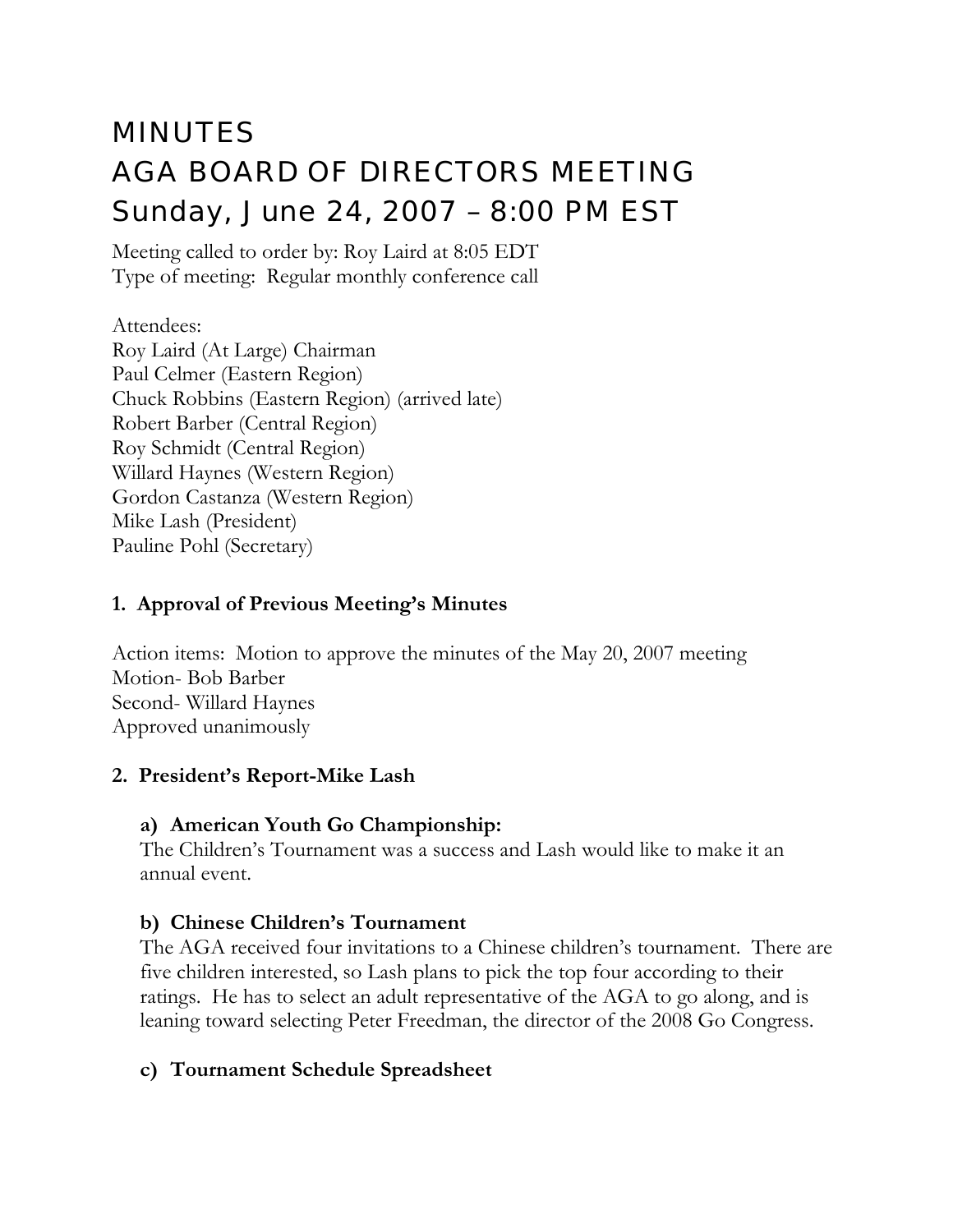Lash asked if there were comments on his Excel spreadsheet with the tournament schedule for the year. All directors said they liked the format and are in favor of publishing it on the AGA web site.

### **d) Chinese Professional to travel the U.S.:**

Lash reported that he has invited a Chinese 7-Dan Professional **(name here?)** to stay in the U.S. for two weeks following the Go Congress. He will spend time in New York, Boston, Chicago, and Seattle.

#### **e) Invited guests to the Congress:**

The AGA has invited three Chinese amateur players at the request of the person from the "World of Wei Chi" magazine who donated the free go equipment. They will pay their own transportation costs and will be provided complimentary room and board and playing fees. They will have no responsibilities while they are at the Congress, because they are amateur players. The editors want to discuss partnering with the AGA to produce an English language version of their magazine. Roy Laird questioned whether such a venture would be a sound business investment, since *Go World* already covers international go in English. Laird suggested and Lash agreed that no financial agreement would be reached regarding such an enterprise without Board review.

# **f) Congress Go Equipment:**

Lash reported that there was some confusion between the AGA and the Ing Foundation about the equipment. A letter was sent in March requesting equipment, but when Operations VP Chris Kirschner followed up on it, he was told they never got a letter requesting equipment, and it may be difficult to get any from the Ing Foundation in time for this year's Go Congress. Roy Laird said that Ulo Tamm planned to deliver 200 of his hand-made go boards so the main need would be for stones. Paul Celmer said he still had quite a few sets from last year's Go Congress, so they should be able to come up with enough equipment. Lash said that the Congress organizers will need to assess their needs so plans can be made if necessary. Lash said that the free sets from China have been promised, but he's not sure whether they will arrive in time for the Congress.

# **3. Rank Certification**

Willard Haynes said that after reading Chris Kirschner's e-mails regarding the rank certification proposals, he wonders why the certificates were proposed in the first place. Clarifying that could help to determine the appropriate action.

Paul Celmer said the purpose was threefold: to provide a benefit to the members of the AGA, to create a revenue stream for the AGA, and to strengthen the relationship between the AGA and the professionals.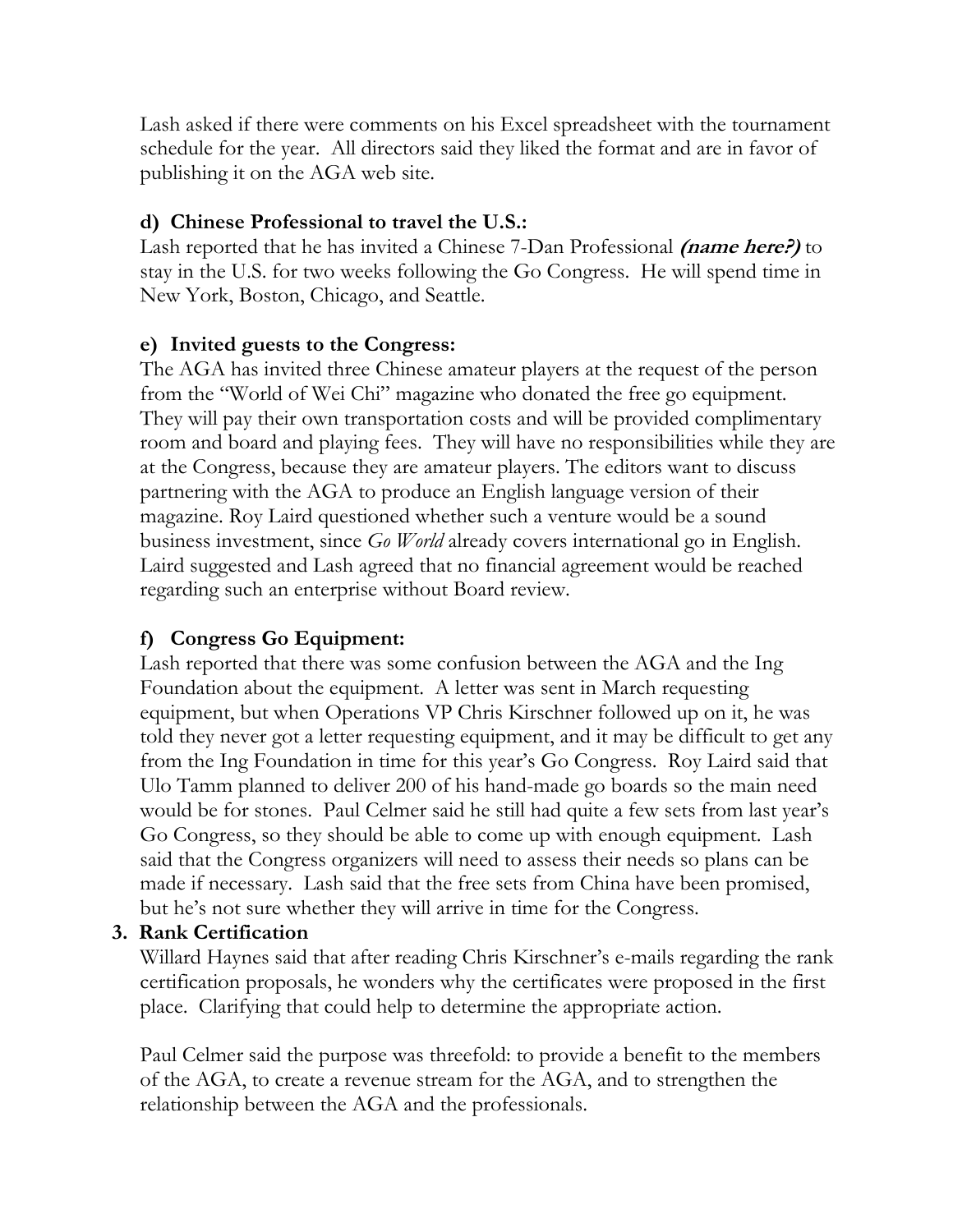Mike Lash said he remembers it originally being suggested as a free benefit to members in an attempt to attract more members.

Willard Haynes said if the object is to provide a free benefit to the members, involving the professionals is a problem, because it wouldn't be free.

Paul Celmer suggested the AGA could subsidize the program using membership fees. Roy Laird said he didn't think that it was a good use of membership dues; members who want a certificate should pay their own fees rather than being subsidized by other members.

Bob Barber remarked that the Committee, the Board and previous rank committees have all been sharply divided, and wondered whether there would ever be a solution that would satisfy everyone.

Mike Lash asked if the Board thought it was an issue that should be discussed at the annual meeting.

The consensus was that the issue might become too complex and contentious to resolve and would probably take up too much time during the meeting and perhaps a survey could be put on the AGA web site and members could voice their opinions. Roy Laird took the responsibility of making a survey. He will circulate it to the Board and the Ranking Committee before posting it on the web site.

#### **IGF/IMSA Report**

Thomas Hsiang attended the International Go Federation (IGF) annual meeting in Japan. There he also had meetings with the representatives of the International Mind Sports Association (IMSA). He sent a report on the various meetings and official conversations he had while he was there. Topics included the proposed International Mind Sport Olympics in Beijing in October of 2008 following the Olympics there in August. IMSA has asked the IGF to come up with about \$1 million - \$1.5 million if the event is to occur. The AGA may be asked to raise a portion of those funds, but considering that the vast majority of players live in Asia, the hope is that Asian go organizations will raise the majority of funds.

The founder of the Japan Pair Go Association has expressed interest in forming an international group, the World Pair Go Federation (WPGF), to invite representatives from countries to compete in the International Pair Go Championships. President Lash stated and the Board agrees that the AGA, as the